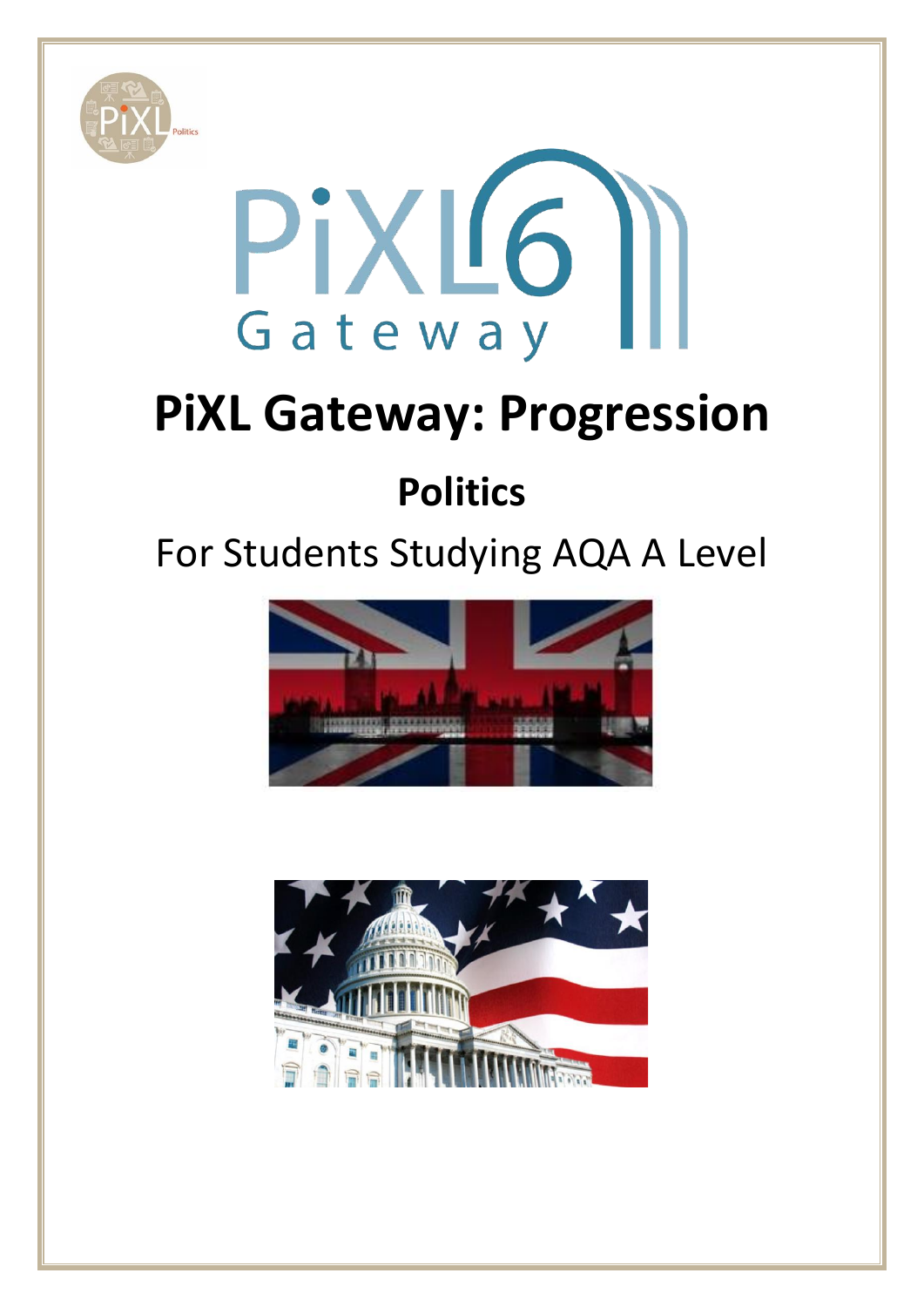## Contents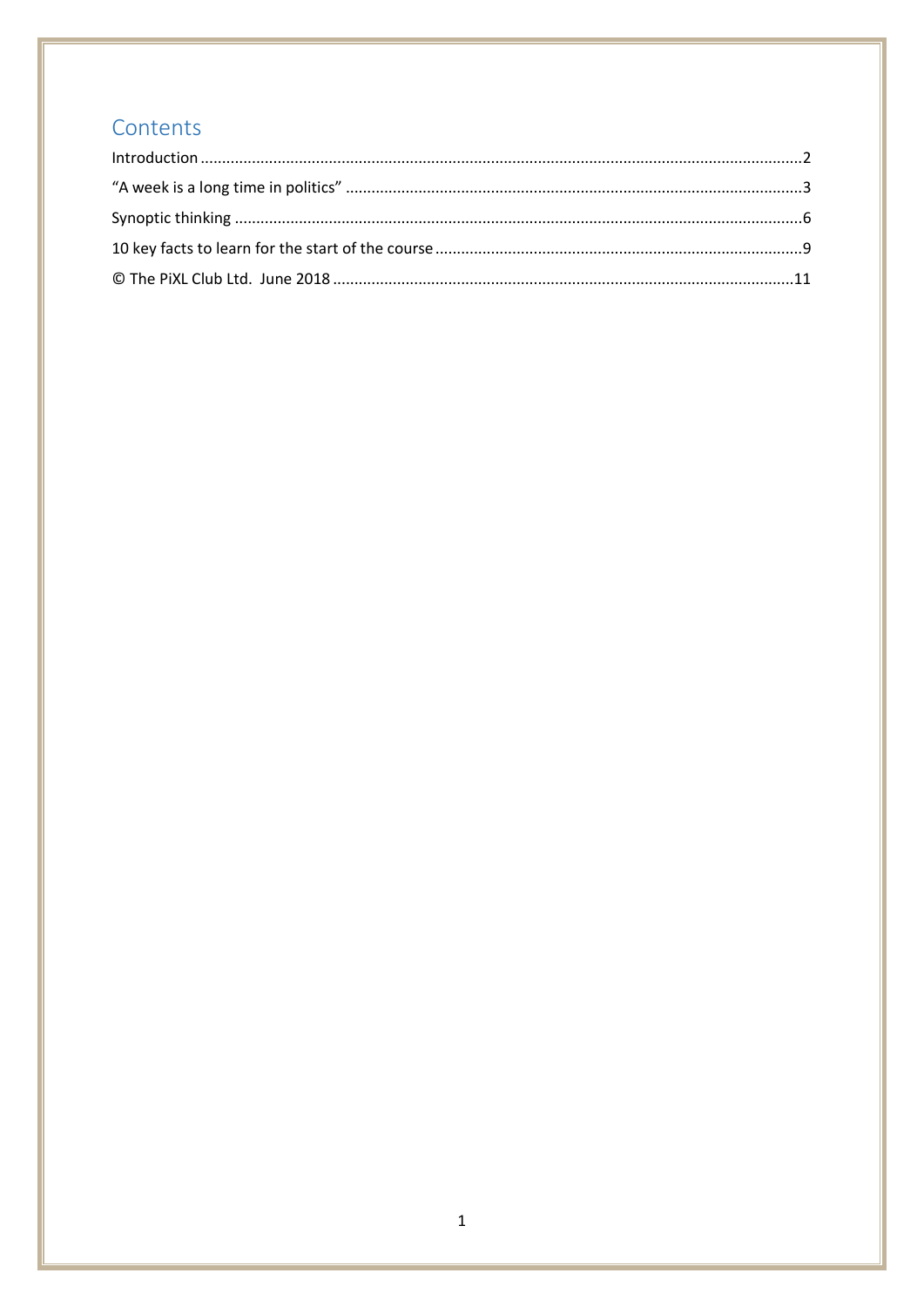#### <span id="page-2-0"></span>Introduction

Welcome to A Level study! You will quickly learn that power is at the heart of politics. It determines who gets what, when, and how. Politics is the struggle over scarce resources and the means through which the struggle is conducted.





Debate and disagreement lie at the heart of this subject – even when competing politicians seem to be saying the same thing. It is a subject of rival views and one without any absolute answers, so you need to take on the challenge of considering different viewpoints, perspectives, and opinions – and to think for yourself – so that you can formulate powerful arguments and express them convincingly. Moreover, you will study politics not as a neutral observer but as an active participant, developing your personal opinions as you acquire a strong understanding of the factors shaping both the British and American systems of government and politics. You will also gain insight into some of the great political ideas that have shaped the world we live in.

This booklet is designed to help you to start thinking as an A Level Politics student and includes tasks which will support you throughout your studies, including assisting you in preparing for your final exams.

<sup>1</sup> [http://bentelevision.com/prime-minister-theresa-may-speech-britain-after-brexit-2016-a-vision-of-a-global](http://bentelevision.com/prime-minister-theresa-may-speech-britain-after-brexit-2016-a-vision-of-a-global-britain/)[britain/](http://bentelevision.com/prime-minister-theresa-may-speech-britain-after-brexit-2016-a-vision-of-a-global-britain/) <http://lybio.net/jeremy-corbyn-queens-speech-2017/people/> <sup>2</sup> <http://lybio.net/jeremy-corbyn-queens-speech-2017/people/>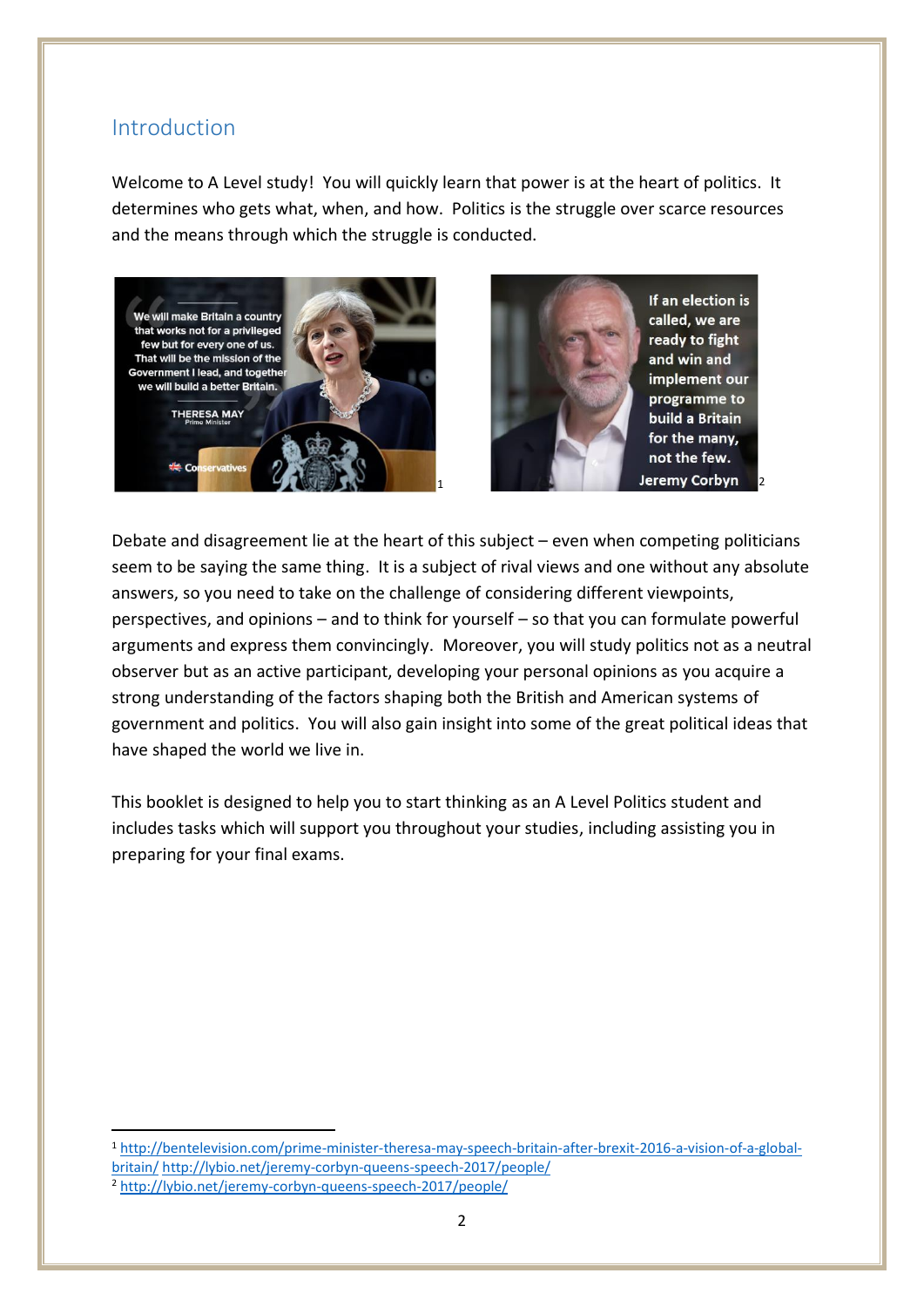## <span id="page-3-0"></span>"A week is a long time in politics"



Uniquely, Politics is a living subject so you will see much of what you are studying happening in the 'real world'. It can also be a very fast moving one, as Wilson's famous quote above indicates. This means that any textbook is, to some degree, out of date by the time it is published. This may sound daunting, especially when this is part of your introduction to the subject, but it also provides you with a great opportunity. It is precisely because no book can give you the most up-to-date examples that using recent/current examples effectively will be highly rewarded by examiners. Consequently, you should be keeping an eye on American government and politics during Year 1, when you are studying the UK, and continue to follow what is happening in the UK during Year 2, when the focus of the course is on the USA.

Following politics in the media should, therefore, be a regular part of your independent study throughout the course. First, however, you need to be organised. One file per exam paper is recommended. Buy or use 'homemade' dividers and label them as follows. You will then be able to file your examples in the appropriate section. *(Be aware that some examples will be relevant to two or more topics – more on this later.)* Make a start on this now, establishing a good habit to continue throughout the course, so that **by the end of the summer you will have filed five examples plus your reflections on each one**. The expectation is that you will have five examples in total – i.e. it does not matter which topics they relate to. The summer is usually a quiet time in the political world but Brexit is set to ensure that this is not the case this summer.

#### **Paper 1**

- o *The Government of the UK* 
	- $\triangleright$  The nature and sources of the British Constitution
	- $\triangleright$  The structure and role of Parliament
	- $\triangleright$  The Prime Minister and cabinet
	- $\triangleright$  The judiciary

<sup>3</sup> <http://www.quotecounterquote.com/2016/04/a-week-is-long-time-in-politics.html>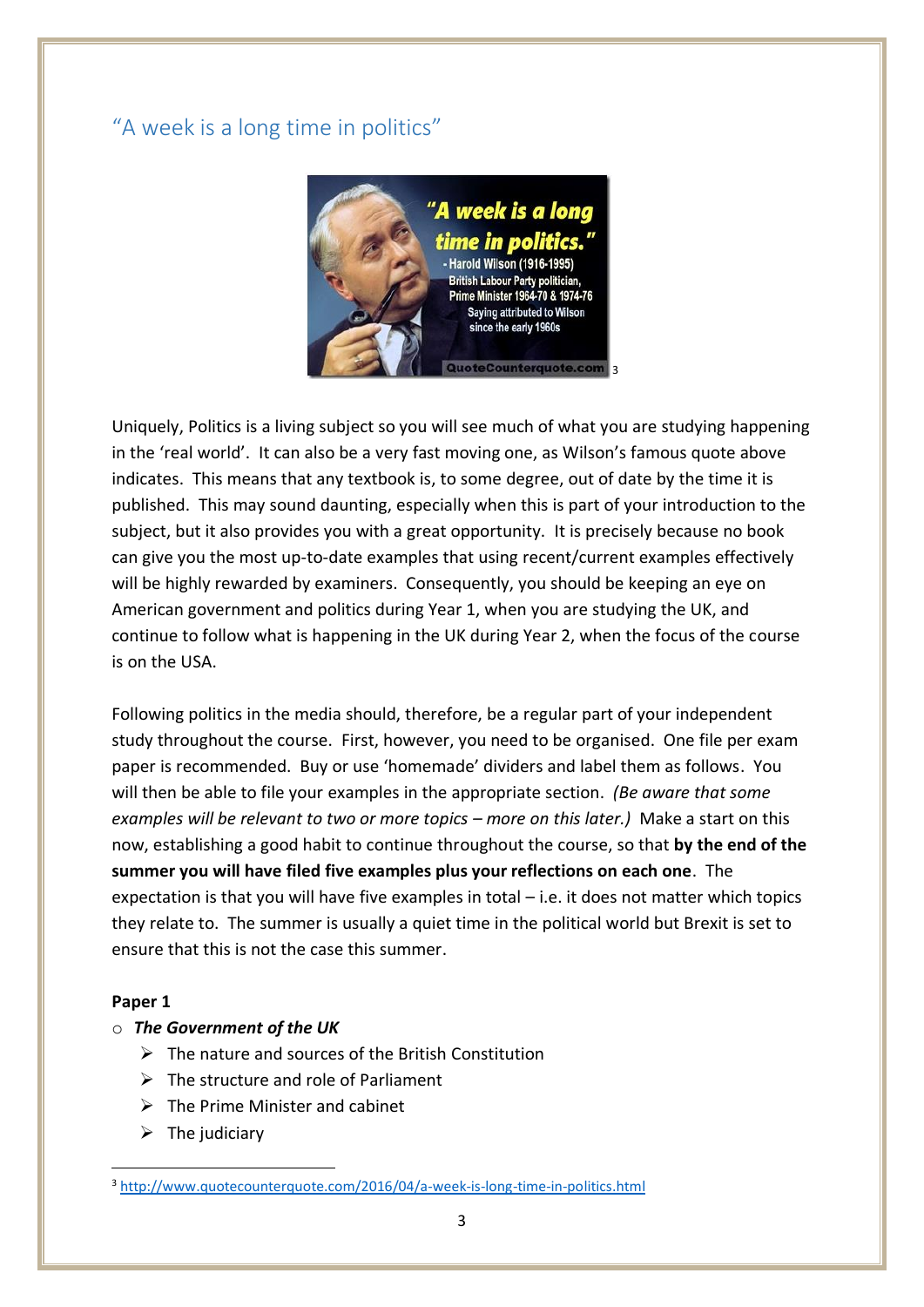#### o *The politics of the UK*

- $\triangleright$  Democracy and participation
- $\triangleright$  Elections and referendums
- $\triangleright$  Political parties
- ➢ Pressure groups
- $\triangleright$  The European Union

#### **Paper 2 Government and politics of the USA and comparative politics**

#### o *Government and politics of the USA*

- $\triangleright$  The constitutional framework of US government
- $\triangleright$  The legislative branch of government: Congress
- $\triangleright$  The executive branch of government: President
- $\triangleright$  The judicial branch of government
- $\triangleright$  The electoral process and direct democracy
- $\triangleright$  Political parties
- $\triangleright$  Pressure groups
- $\triangleright$  Civil rights

#### o *Comparative politics*

- $\triangleright$  Constitutional arrangements
- $\triangleright$  The executives
- $\triangleright$  The judiciaries
- $\triangleright$  Electoral and party systems
- ➢ Pressure groups
- $\triangleright$  Civil rights

In **Paper 3** you will also study Political ideas' – the 'core ideologies' (liberalism, conservatism, and socialism) and one optional ideology (out of anarchism, ecologism, feminism, multiculturalism, or nationalism).

The most highly recommended resource of all (because it succeeds so well in providing intelligent analysis which is accessibly written without being at all dumbed down) is <https://www.bbc.co.uk/news/politics>

Try the other reading/listening/watching recommendations below, with the intention of continuing with what you find useful and enjoyable. Few subjects can offer such entertaining homework.

- o The following are all quality newspapers which are free to access:
	- ➢ <https://www.theguardian.com/uk>
	- ➢ <https://www.independent.co.uk/>
	- ➢ <https://www.telegraph.co.uk/>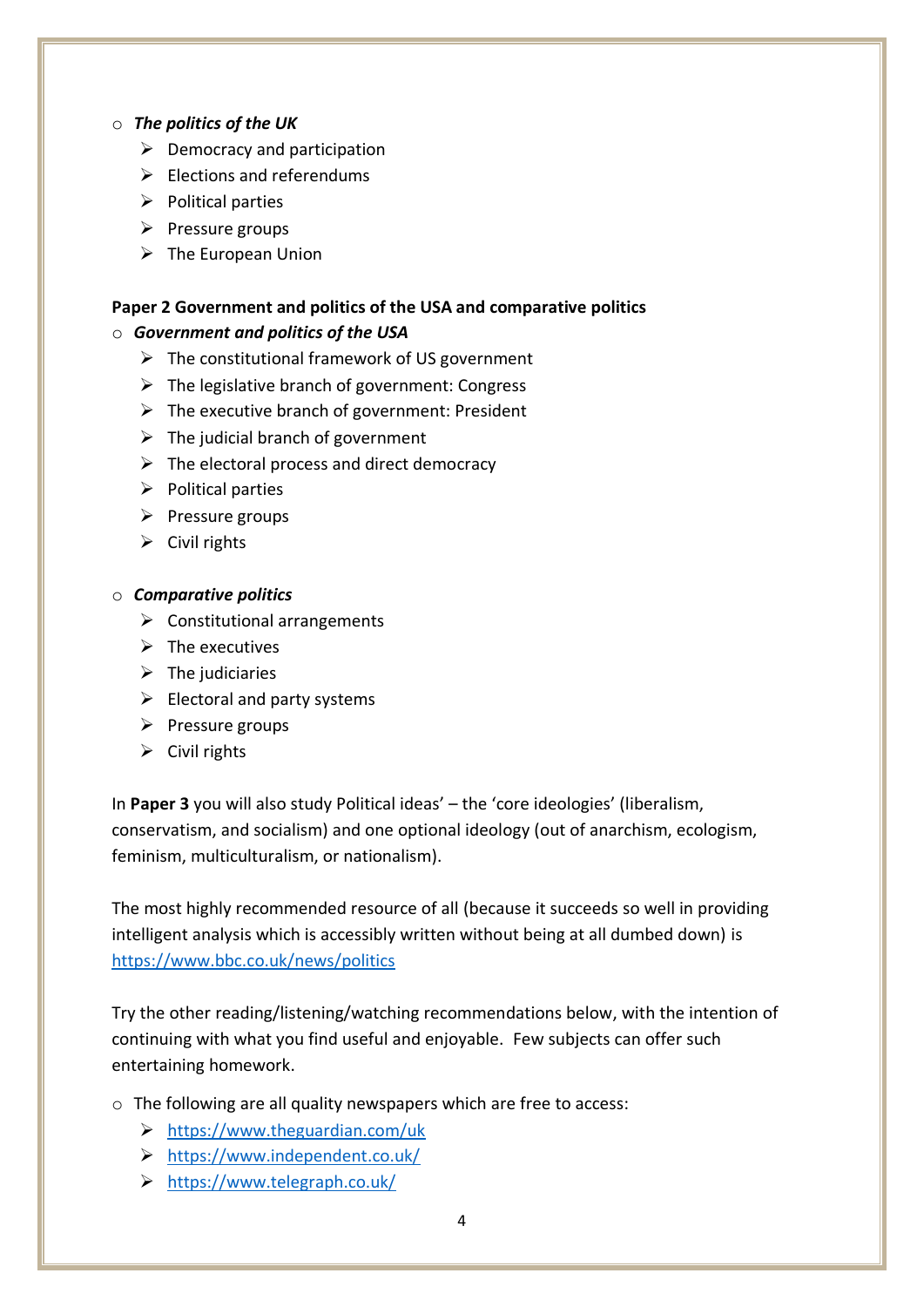- ➢ <https://www.nytimes.com/>
- ➢ <http://www.washingtonpost.com/>
- ➢ <https://www.washingtontimes.com/>
- o TV and Radio, which can be accessed, respectively, vi[a https://www.bbc.co.uk/iplayer](https://www.bbc.co.uk/iplayer) and<http://www.bbc.co.uk/radio> and<https://www.itv.com/hub/shows> (Be aware that these programmes are not all available throughout the year and that schedules may change):
	- ➢ Monday Friday: *PM* Radio 4 17:00 18:00; *Newsnight* BBC2 22:30 23:15
	- ➢ Tuesday: *The Mash Report* BBC2 22:00
	- ➢ Thursday: *Question Time* BBC1 22:45 23:45; *This Week* BBC1 23:45 00:45
	- ➢ Friday: *The News Quiz*/*The Now Show*/*Dead Ringers* Radio 4 18:30 19:00; *Have I Got News For You* BBC1 21:00 – 21:30; *Tracey Breaks the News* BBC1 21:30 – 22:00; *Mock the Week* BBC2 22:00 – 22:30
	- ➢ Saturday: *The Week in Westminster* Radio 4 11:00 11:30
	- ➢ Sunday: *The Andrew Marr Show* BBC1 09:00 10:00; *Pienaar's Politics* Radio 5 10:00 – 11:00; *Peston on Sunday* ITV 10:00 – 11:00, repeated 22:20 – 23:20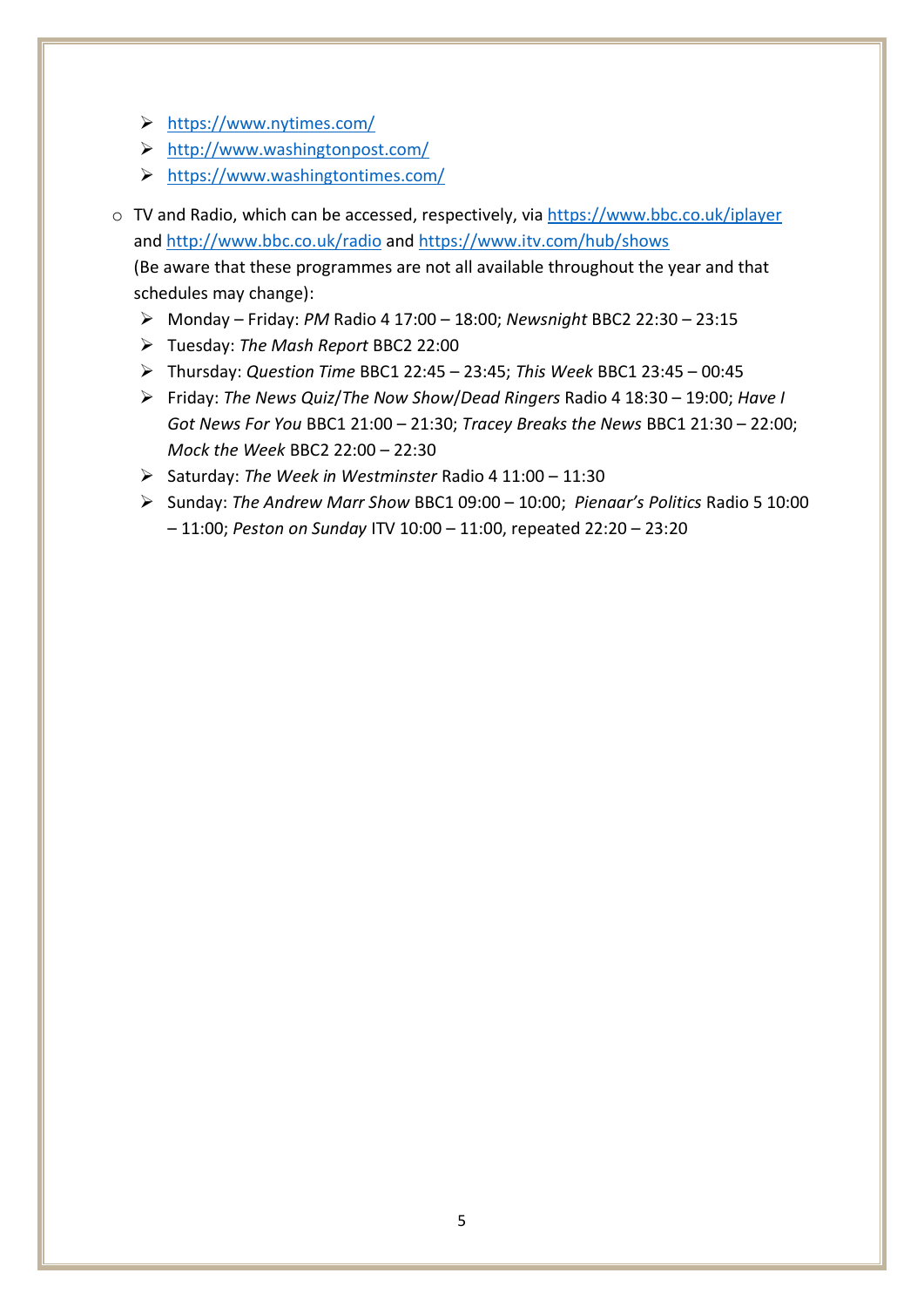### <span id="page-6-0"></span>Synoptic thinking

Synoptic can be broken down to *syn-*, meaning together, and *-optic*, meaning view or sight. Politics is a highly synoptic subject and, as the specification advises, "students must identify parallels, connections, similarities and differences between content studied". This is especially important in Component 3, where comparisons with the UK need to be made when answering exam questions on the USA. Furthermore, thinking synoptically about the topics within Components 1 and 2, as well as making links between the two components, is a very effective way to demonstrate a high level of understanding of Politics at A Level.

This may well sound daunting but synoptic thinking is a skill that can be mastered with practice and it is also worth emphasising that you are not expected to start the course with any prior knowledge: just the commitment to acquiring it, including through independent study. The tasks below will give you some insight into how this skill can be applied to the most recent major political event in the UK – the general election of 2017. This event is studied, to a greater or lesser degree, in all UK topics. At the time when Theresa May decided to call this 'snap' election, the Conservatives had 331 MPs and a small majority of twelve. May began the campaign with an opinion poll lead in double figures but afterwards had to do a 'confidence and supply' deal with the Democratic Unionist Party (DUP), whose ten MPs could provide a majority in crucial votes in the Commons – on the budget *(i.e. the supply of money needed for the government to implement its legislative programme)* and on any votes other parties propose to bring the government down *(i.e. a vote of 'no confidence' in the government).*



The 2017 UK Parliamentary general election was held on Thursday 8<sup>th</sup> June. The election was called early, under Section 2(1) of the Fixed-term Parliaments Act 2011, after the Prime Minister announced her intention on 18th April for an election to be held. Voting was held in all 650 constituencies across the UK: 533 in England, 59 in Scotland, 40 in Wales and 18 in Northern Ireland.

The election resulted in a hung Parliament, with no single party winning an overall majority. The Conservative Party, led by Prime Minister Theresa May, won the largest number of seats and votes, taking 317 seats and 42.3% of the vote across the UK. The Conservatives gained 20 seats but lost 33, leaving them with 317, 13 fewer than they won in 2015.

The Labour Party, led by Jeremy Corbyn, won 262 seats, and 40.0% of the vote, up from 232 seats and 30.4% of the vote in 2015. The Conservatives' share of the vote is the highest for any single party since the 43.2% won by Labour in 1997, and their total of 13.6 million votes is the second highest total in UK electoral history.

<sup>4</sup> <http://researchbriefings.files.parliament.uk/documents/CBP-7979/CBP-7979.pdf>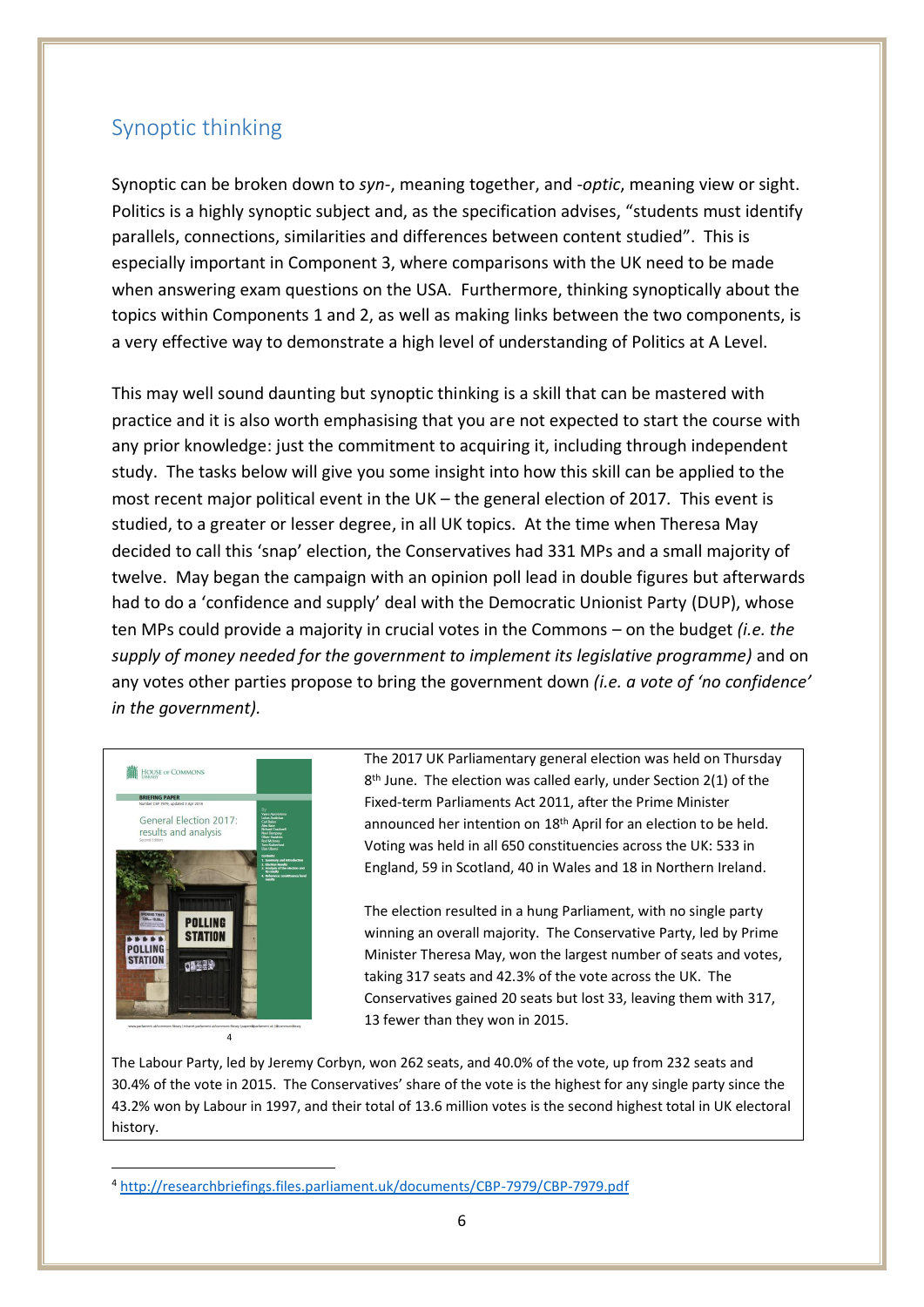- 1. The Conservatives' share of the vote is the highest for any single party since the 43.2% won by Labour in 1997, and their total of 13.6 million votes is the second highest total in UK electoral history. Why, then, is the 2017 general election result seen as such a poor outcome for the Conservatives in general and May in particular?
- 2. May began the general election campaign with an opinion poll lead in double figures. What does the outcome of the election suggest about the importance of the conduct of their respective campaigns by the Conservatives and Labour and the nature of the policies they offered to the electorate? *Note: ensure that your answer reflects the actual outcome of the election – i.e. that the Conservatives won more votes and seats than Labour.*
- 3. How certain can May be that she will be able to win votes and so be able to implement her legislative programme (on matters other than 'confidence and supply')?
- 4. Undertake an independent research task and write short explanations of the terms 'hard Brexit' and 'soft Brexit', which could be understood by typical Year 10 students.
- 5. The 'confidence and supply' agreement with the DUP will only succeed if Conservative MPs support the party line. Why is it a virtual certainty that Conservative MPs will do so, even on Brexit, despite Brexiteers fearing that the country will not get the 'hard' Brexit which they claim is what "the people voted for" and pro-Europeans who fear the damage to the UK's economy that they believe anything other than a 'soft' Brexit will do?
- 6. Collective ministerial responsibility is a convention *(i.e. a principle of expected practice)* that members of the cabinet must publicly support all governmental decisions made in cabinet, even if they do not privately agree with them. If they do not do so, it is expected that they either resign from the government or are sacked by the Prime Minister. Boris Johnson, the Foreign Secretary, is the most notable example of a cabinet member who is a repeat offender for breaking this convention. This has most frequently been on the issue of Brexit.
	- a) What is revealed about the strength and authority of May that she has not sacked Johnson?
	- b) What is the underlying reason for your answer to Question a)?
	- c) What is revealed about the influence of Johnson within the cabinet when he criticises government policy on Brexit outside of cabinet meetings?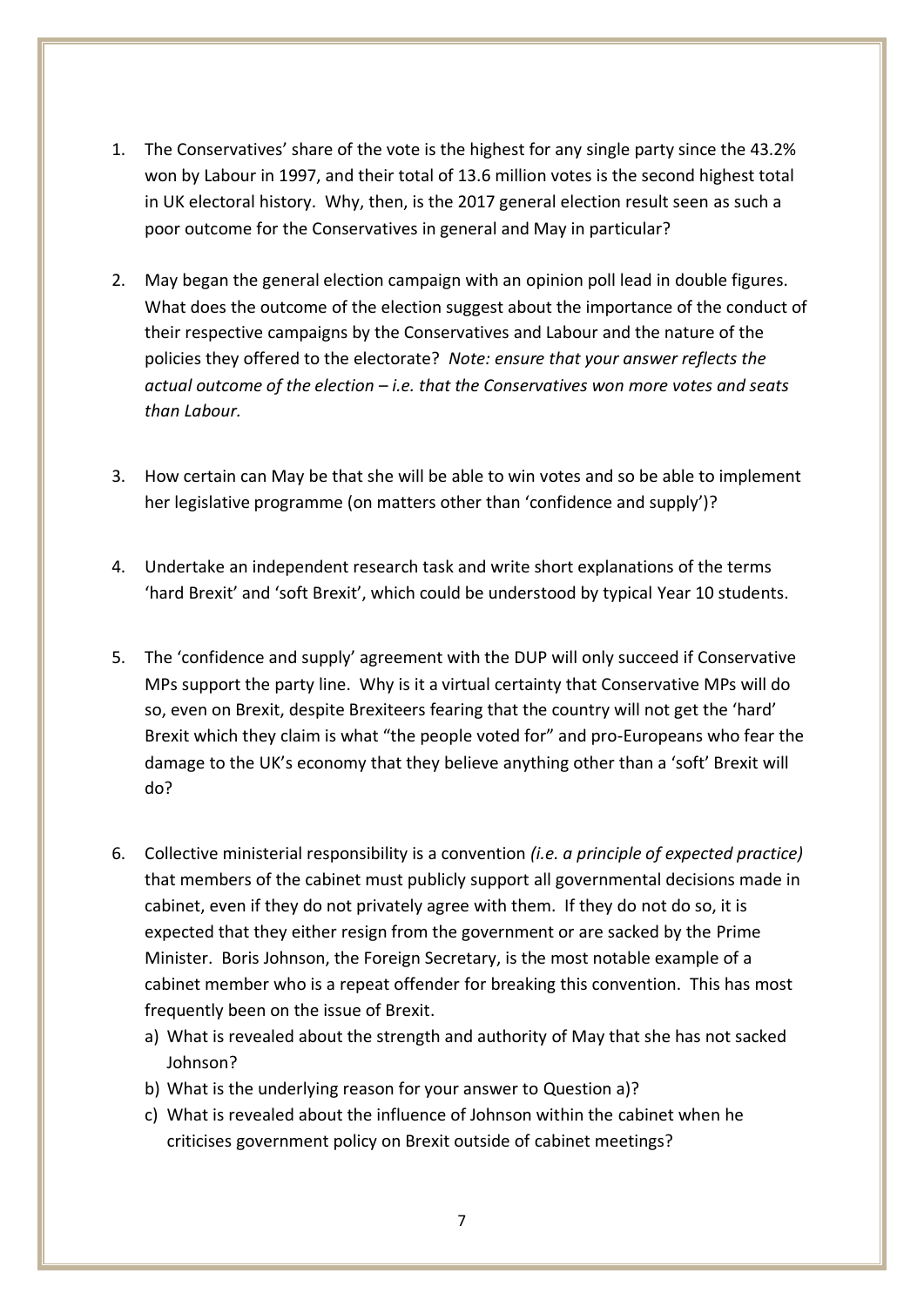7. Political cartoonists typically craft their creations with great attention to detail and can produce work which offers considerable insight. Look very closely at the two examples below and explain what can be learnt about each cartoonist's view of the 2017 general election.



Cartoon A by Dave Brown, *The Independent*<sup>5</sup>

Cartoon B by Gerald Scarfe, *Sunday Times*<sup>6</sup>



<sup>5</sup> [https://www.indy100.com/article/cartoonists-react-general-election-2017-theresa-may-hung-parliament-](https://www.indy100.com/article/cartoonists-react-general-election-2017-theresa-may-hung-parliament-7781241)[7781241](https://www.indy100.com/article/cartoonists-react-general-election-2017-theresa-may-hung-parliament-7781241)

<sup>6</sup> <https://www.slideshare.net/jeffreyhill/uk-general-election-2017-cartoons>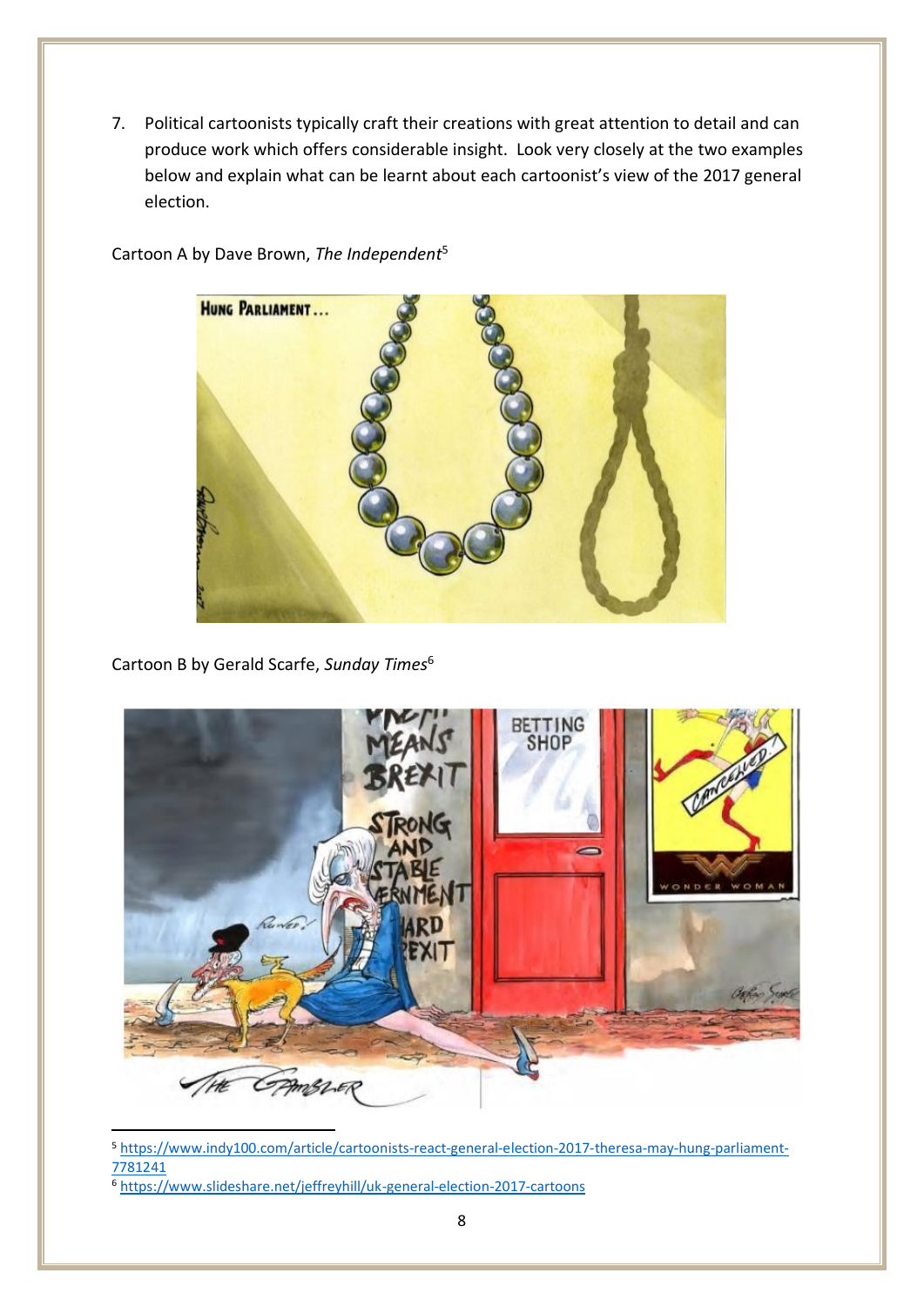## 10 key facts to learn for the start of the course

AS with any A Level course, there are key facts that it is very useful to learn because they can be examples that illustrate the points you want to make and provide the basis from which you can develop explanation and evaluation. You will need to learn the following key facts, ready for a test in September. The test will replicate the information below – except there will be gaps in which you will need to write what is highlighted here.

- 1. Name the party leader:
	- $\circ$  Conservatives = Theresa May
	- o Labour = Jeremy Corbyn
	- o Liberal Democrats = Vince Cable
	- $\circ$  SNP = Nicola Sturgeon
	- o Plaid Cymru = Leanne Wood
	- o DUP = Arlene Foster
	- o Greens = Caroline Lucas and Jonathan Bartley (Co-Leaders)
	- $\circ$  UKIP = Gerard Batten
- 2. In the 2016 EU referendum, Leave gained  $52\%$  of votes compared to Remain's  $48\%$ .
- 3. 'Initiatives' occur in **Switzerland** and some US states, where citizens gather signatures on a petition for a public vote on a proposed new law. These are similar to a referendum but they are initiated (started) by citizens, not by a national or a regional/state government.
- 4. In the 2017 general election the Conservatives won 49% of seats with 42% of the votes.
- 5. In the 2017 general election the Liberal Democrats gained 1.8% of seats with 7.4% of the votes.
- 6. Turnout in the 2017 general election (at  $69\%$ ) was the highest in  $25$  years.
- 7. For every ten years older a voter was, their chance of voting Tory in 2017 increased by around nine points and the chance of their voting Labour decreased by nine points. The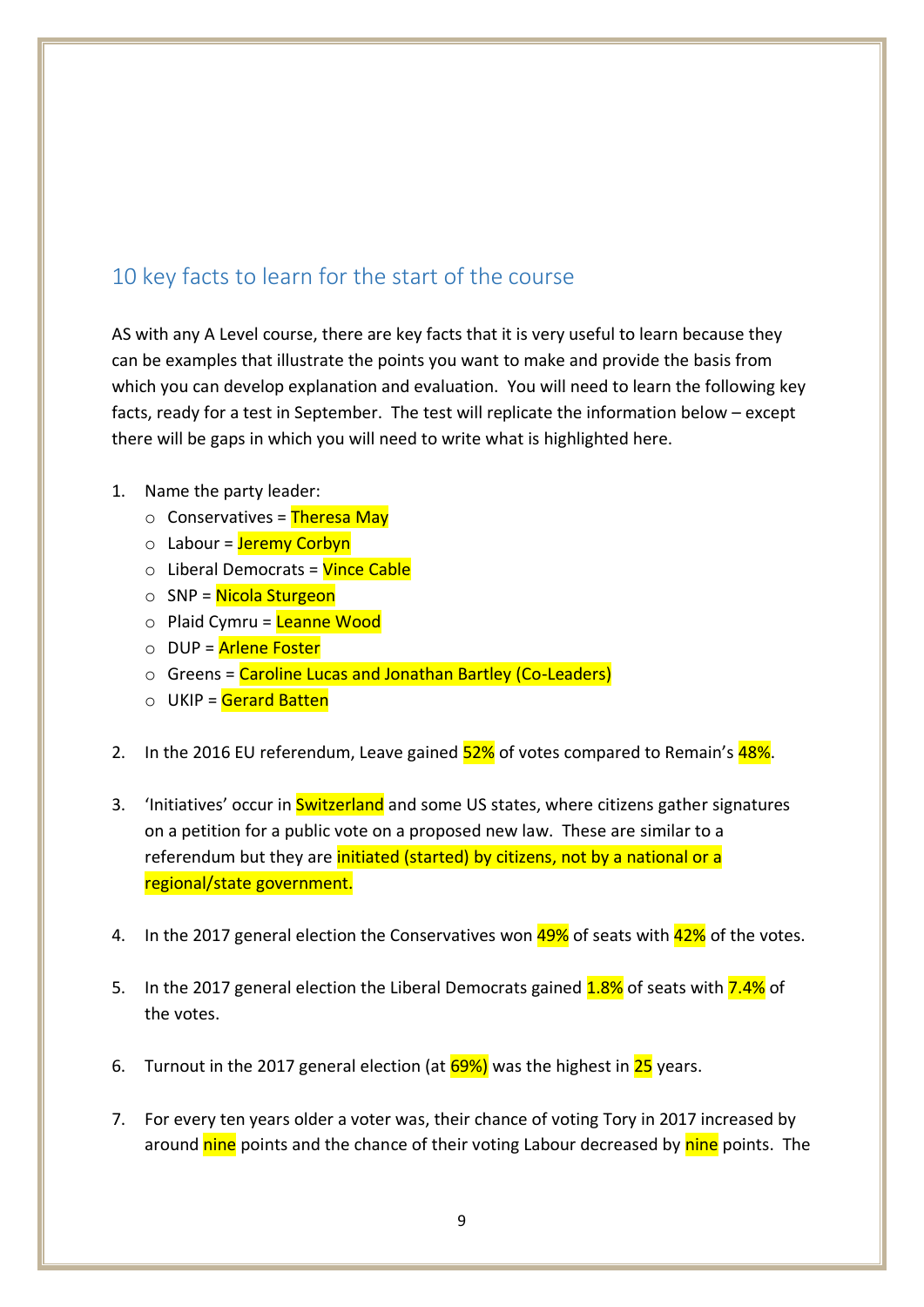tipping point, that is the age at which a voter was more likely to have voted Conservative than Labour, was 47.

- 8. A hung parliament is a parliament in which no single party has majority control. Either a minority government or a coalition will then result.
- 9. An electoral manifesto is a document produced by a political party at election times, stating what policies it intends to implement if it gains power.
- 10. An electoral mandate refers to the authority to govern granted to the winning party at an election by voters. The mandate suggests that the government may *implement* the measures in its election manifesto.